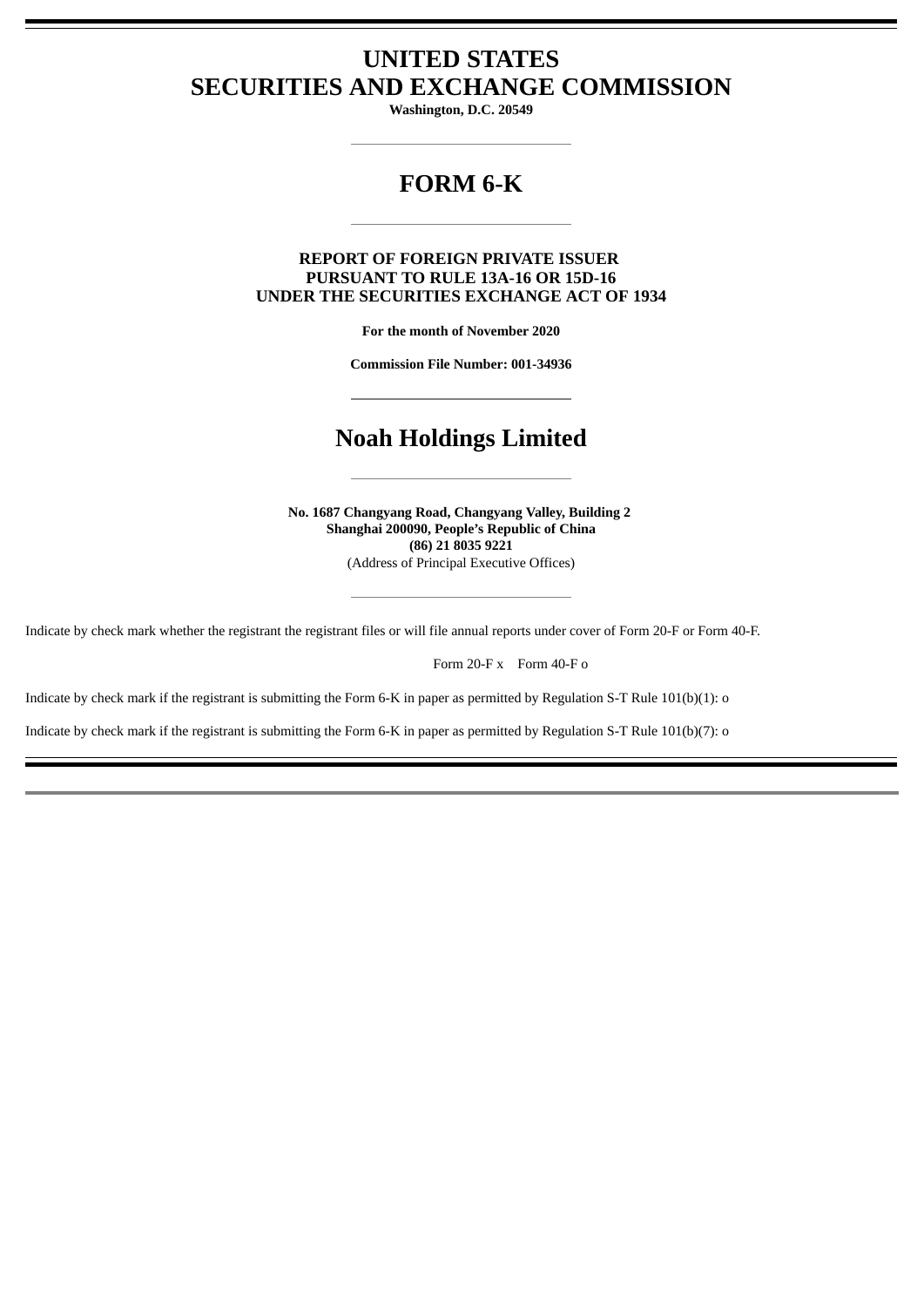#### **SIGNATURES**

Pursuant to the requirements of the Securities Exchange Act of 1934, the registrant has duly caused this report to be signed on its behalf by the undersigned, thereunto duly authorized.

## **Noah Holdings Limited**

By: /s/ Qing Pan

Qing Pan Chief Financial Officer

Date: November 2, 2020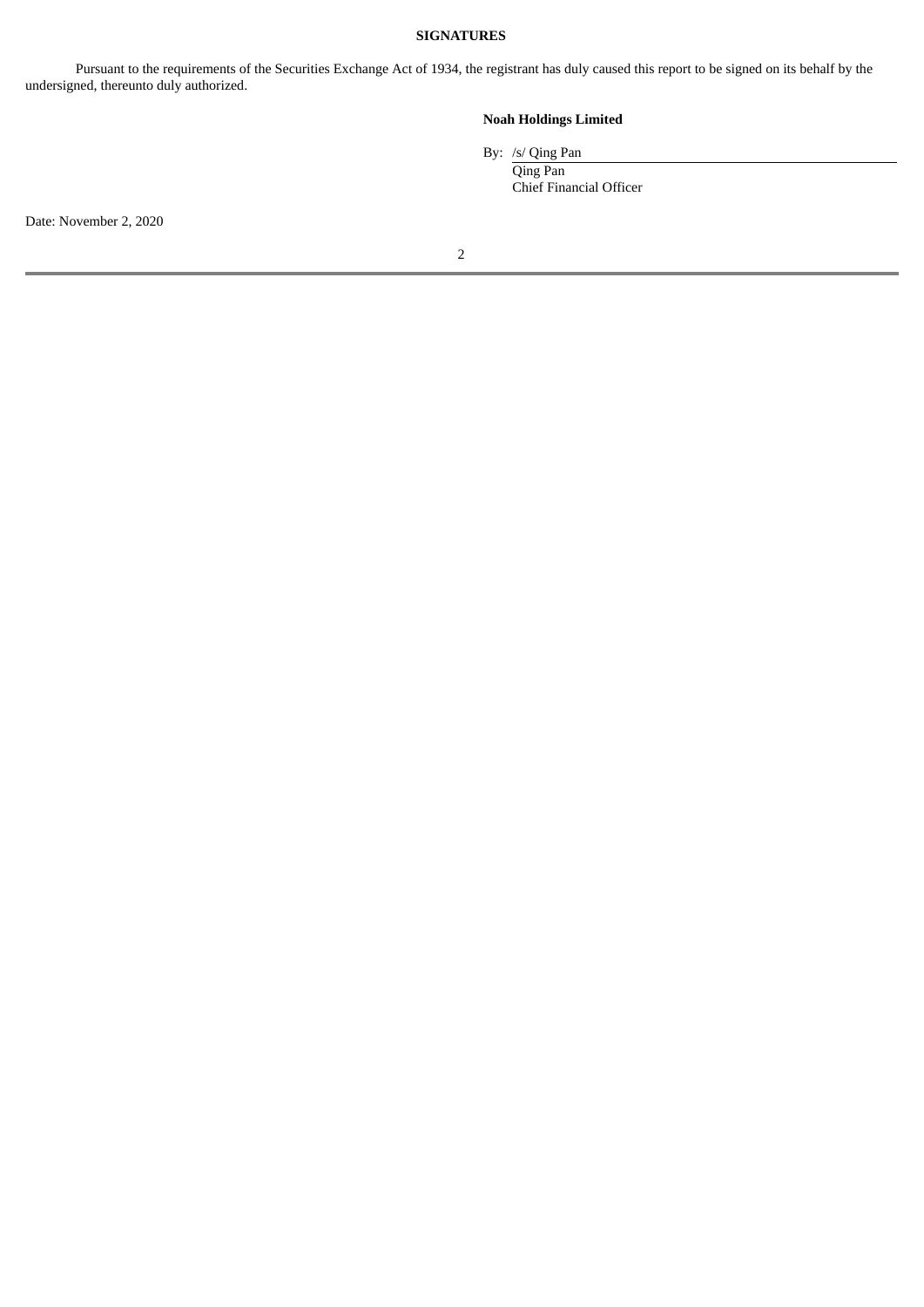- Exhibit 99.1—Notice of Annual General Meeting
- Exhibit 99.2—Form of Proxy for Annual General Meeting
- Exhibit 99.3—Depositary Notice to ADS Holders
- Exhibit 99.4—Depositary Notice to Restricted ADS Holders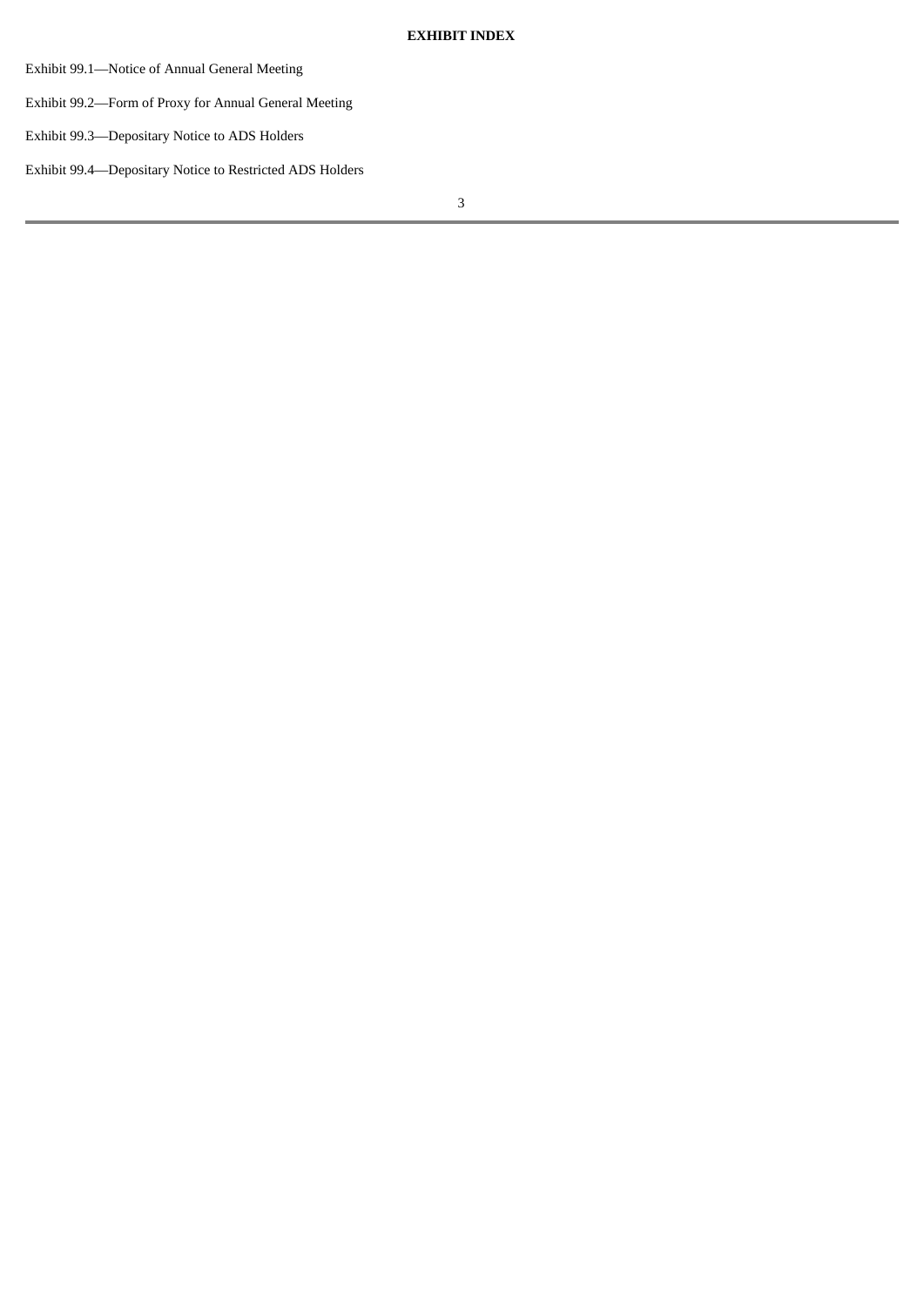#### **NOAH HOLDINGS LIMITED** (Incorporated in the Cayman Islands with limited liability) (NYSE Ticker: NOAH)

#### **NOTICE OF ANNUAL GENERAL MEETING**

To be held on December 7, 2020

NOTICE IS HEREBY GIVEN that an annual general meeting (the "**AGM**") of Noah Holdings Limited (the "**Company**") will be held at Wanda Vista Resort Xishuangbanna, No.99 Yingbin Road, Wanda International Resort, Jinghong, Xishuangbanna, Yunnan Province, People's Republic of China, on December 7, 2020 at 2:00 p.m. - 4:00 p.m. (local time). No proposal will be submitted for shareholder approval at the AGM. Instead, the AGM will serve as an open forum for shareholders and beneficial owners of the Company's American Depositary Shares ("**ADSs**") to discuss Company affairs with management.

The record date (the "**Record Date**") for determining the shareholders entitled to receive notice of the AGM or any adjournment or postponement thereof has been set as the close of business on October 26, 2020.

Holders of record of our ordinary shares at the close of business on the Record Date are entitled to attend the AGM and any adjournment or postponement thereof in person. Beneficial owners of the Company's ADSs are also welcome to attend the AGM in person. In order to assist us in our preparation for the AGM, please RSVP by email to IR@noahgroup.com.

Shareholders and ADS holders may obtain a copy of the Company's annual report on Form 20-F for the year ended December 31, 2019, free of charge, from our website at http://ir.noahgroup.com, or by sending an email to IR@noahgroup.com.

By Order of the Board of Directors,

**Noah Holdings Limited**

/s/ Jingbo Wang

**Jingbo Wang**

*Chairwoman and Chief Executive Officer*

Shanghai, China November 2, 2020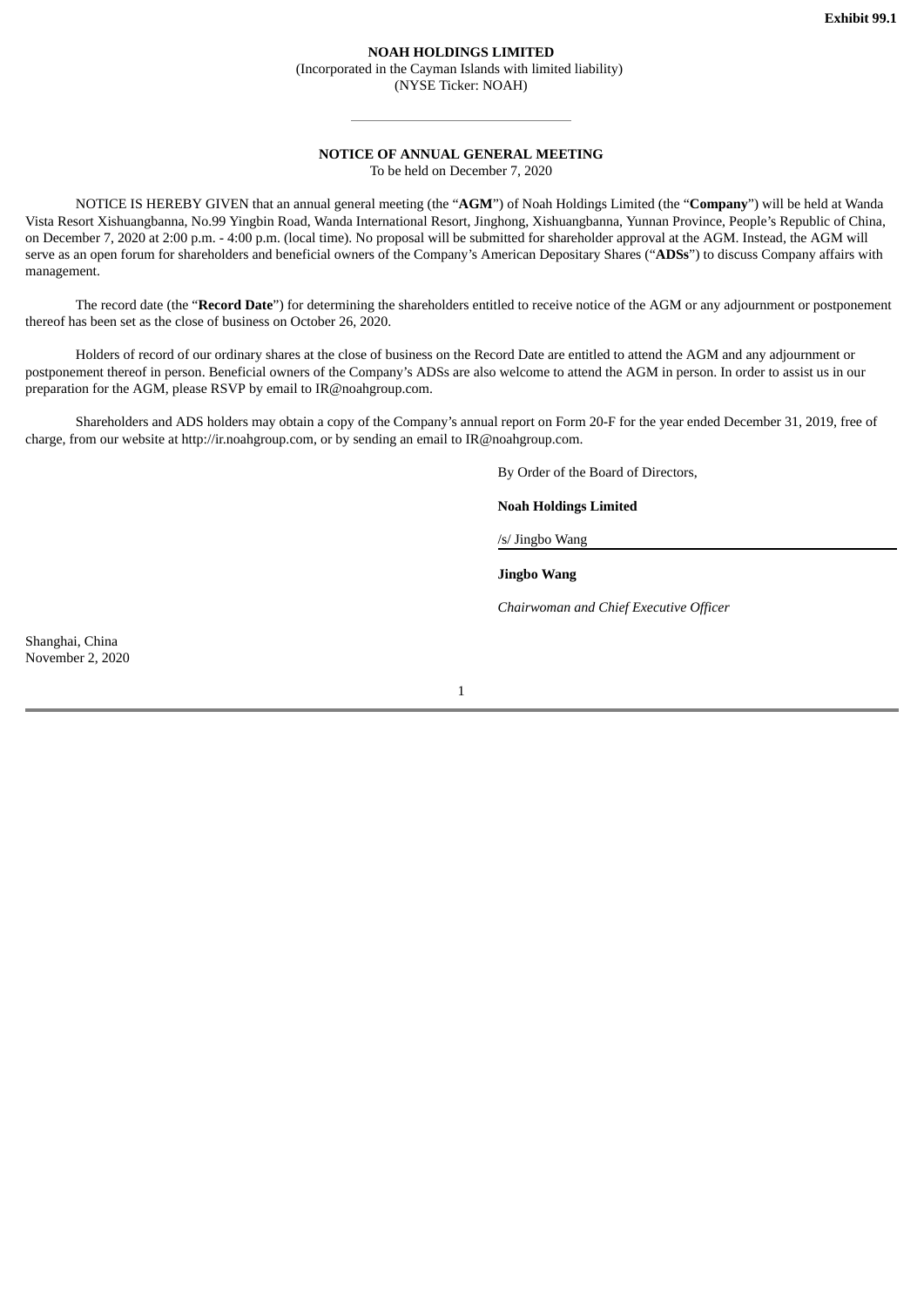## **NOAH HOLDINGS LIMITED**

(Incorporated in the Cayman Islands with limited liability) (NYSE Ticker: NOAH)

**Form of Proxy for Annual General Meeting**

To be held on December 7, 2020 (or any adjourned or postponed meeting thereof)

#### **Introduction**

This Form of Proxy is furnished in connection with the solicitation by the Board of Directors of Noah Holdings Limited, a Cayman Islands company (the "**Company**"), of proxies from the holders of the issued and outstanding ordinary shares, par value US\$0.0005 per share, of the Company (the "**Ordinary Shares**") to be exercised at the Annual General Meeting of the Company (the "**AGM**") to be held at Wanda Vista Resort Xishuangbanna, No.99 Yingbin Road, Wanda International Resort, Jinghong, Xishuangbanna, Yunnan Province, People's Republic of China, at 2:00 p.m.- 4:00 p.m. (local time) on December 7, 2020, or at any adjourned or postponed meeting thereof, for the purposes set forth in the accompanying Notice of Annual General Meeting.

Holders of record of our Ordinary Shares at the close of business on October 26, 2020 (the "**Record Date**") are entitled to attend the AGM and any adjournment or postponement thereof in person. Beneficial owners of the Company's American Depositary Shares are also welcome to attend the AGM in person.

To be valid, this Form of Proxy must be completed, signed and returned to the Company's offices at No. 1687 Changyang Road, Changyang Valley, Building 2, Shanghai, 200090, People's Republic of China, Attention: Sonia Han, Senior Director of Investor Relations Department, as soon as possible so that it is received by the Company no later than 48 hours before the time of the AGM.

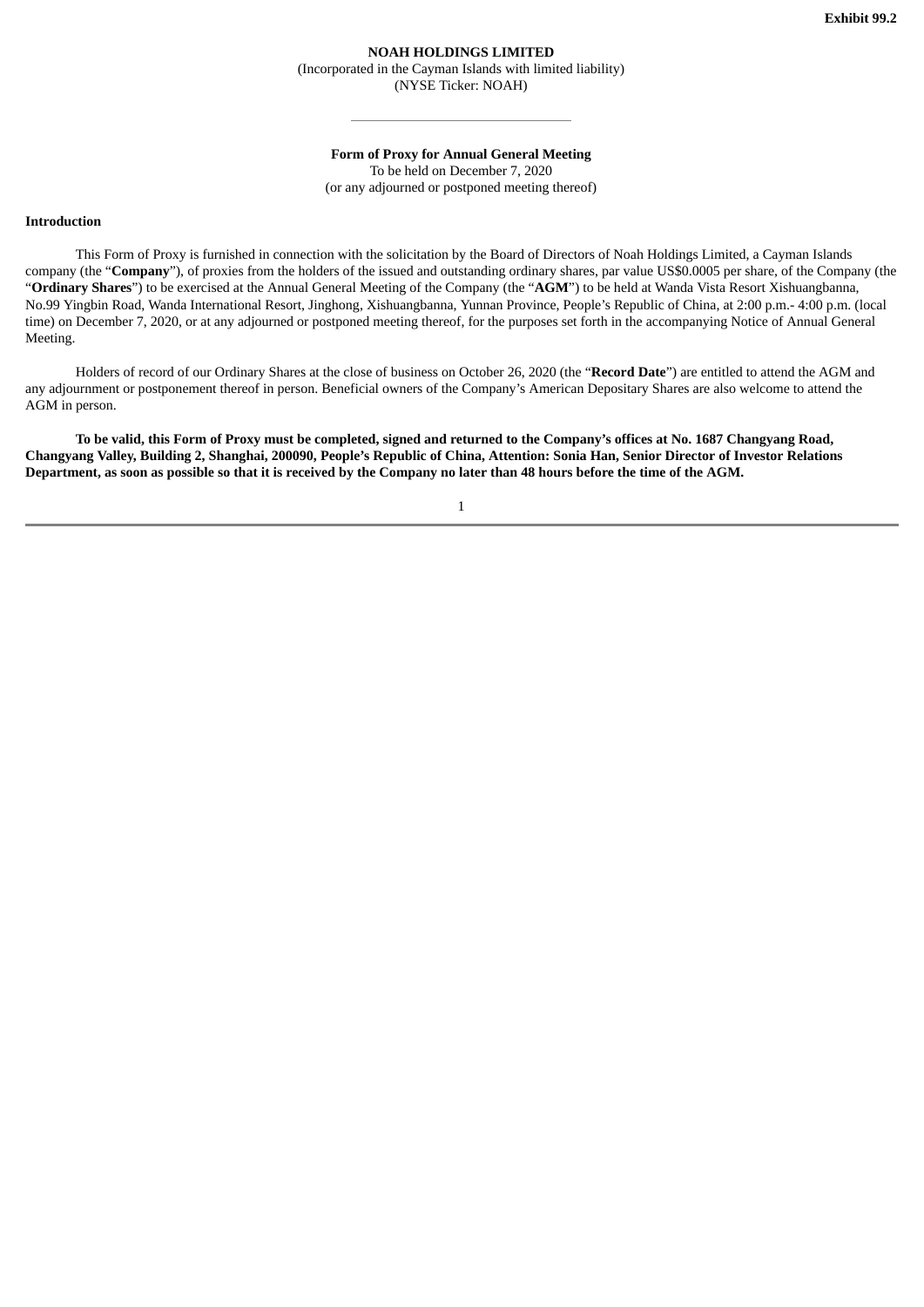### **NOAH HOLDINGS LIMITED**

(Incorporated in the Cayman Islands with limited liability)

(NYSE Ticker: NOAH)

#### **Form of Proxy for Annual General Meeting**

To be held on December 7, 2020

(or any adjourned or postponed meeting thereof)

| I/We                                                                                    |                                                                                                                             | being the registered |
|-----------------------------------------------------------------------------------------|-----------------------------------------------------------------------------------------------------------------------------|----------------------|
| holder of                                                                               | Class A/ Class B ordinary shares <sup>1</sup> , par value US\$0.0005 per share, of Noah Holdings Limited (the               |                      |
| "Company"), hereby appoint the Chairwoman of the Annual General Meeting <sup>2</sup> or |                                                                                                                             | as                   |
|                                                                                         | $\sim L$ , and an interferent and American interference of the state and served and all $\alpha$ and $\alpha$ and a left in |                      |

my/our proxy to attend and act for me/us at the Annual General Meeting (or at any adjourned or postponed meeting thereof) of the Company to be held at Wanda Vista Resort Xishuangbanna, No.99 Yingbin Road, Wanda International Resort, Jinghong, Xishuangbanna, Yunnan Province, People's Republic of China at 2:00 p.m.- 4:00 p.m. (local time) on December 7, 2020.

DATED: 3020

SHAREHOLDER NAME: 3

**Signature** 

**Signature** 

 $\overline{2}$ 

<sup>1</sup> Please insert number and class of ordinary shares registered in your name(s) to which this proxy relates. If no number is inserted, this form of proxy will be deemed to relate to all the shares in the Company registered in your name(s).

<sup>2</sup> If any proxy other than the Chairwoman of the Annual General Meeting is preferred, strike out the words "the Chairwoman of the Annual General Meeting or" and insert the name and address of the proxy desired in the space provided. A member may appoint one or more proxies to attend and vote in his stead. Any alteration made to this form of proxy must be initialed by the person(s) who sign(s) it.

<sup>3</sup> This form of proxy must be signed by you or your attorney duly authorized in writing or, in the case of a corporation, must be either executed under its common seal or under the hand of an officer or attorney duly authorized to sign the same.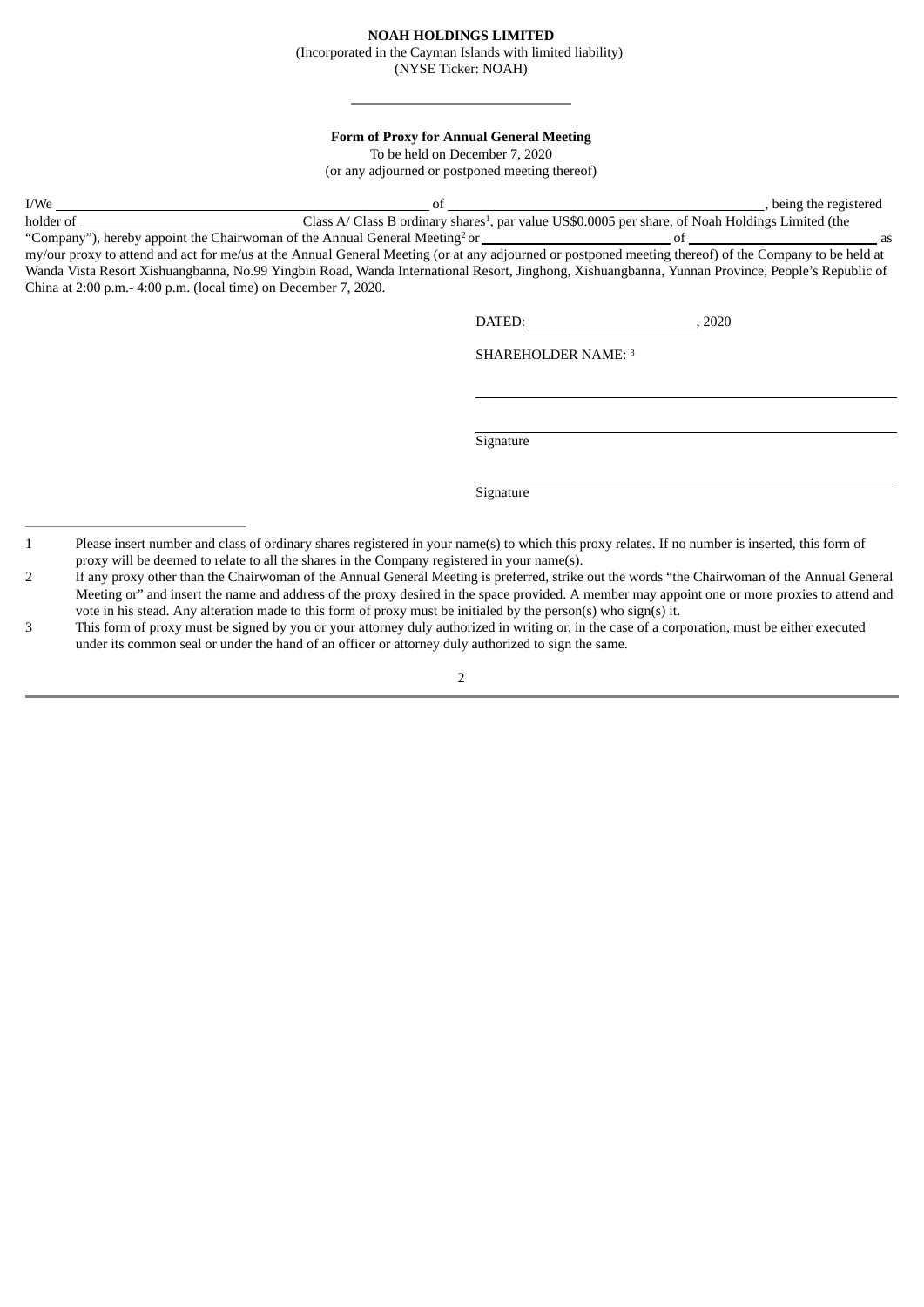#### **Depositary's Notice of Annual General Meeting of NOAH HOLDINGS LIMITED**

| <b>ADSs:</b>                              | American Depositary Shares ("ADSs").                                                                                                                                                                                                                                        |  |
|-------------------------------------------|-----------------------------------------------------------------------------------------------------------------------------------------------------------------------------------------------------------------------------------------------------------------------------|--|
| <b>ADS CUSIP No.:</b>                     | 65487X102.                                                                                                                                                                                                                                                                  |  |
| <b>ADS Record Date:</b>                   | October 26, 2020.                                                                                                                                                                                                                                                           |  |
| <b>Meeting Specifics:</b>                 | Annual General Meeting to be held on Monday, December 7, 2020 at 2:00 p.m. (local<br>time) at Wanda Vista Resort Xishuangbanna, No.99 Yingbin Road, Wanda International<br>Resort, Jinghong, Xishuangbanna, Yunnan Province, People's Republic of China (the<br>"Meeting"). |  |
| <b>Deposited Securities:</b>              | Class A ordinary shares of Noah Holdings Limited, a company incorporated under the<br>laws of the Cayman Islands (the "Company").                                                                                                                                           |  |
| <b>ADS Ratio:</b>                         | One (1) Class A ordinary share to two (2) ADSs.                                                                                                                                                                                                                             |  |
| Depositary:                               | Citibank, N.A.                                                                                                                                                                                                                                                              |  |
| <b>Custodian of Deposited Securities:</b> | Citibank, N.A. - Hong Kong.                                                                                                                                                                                                                                                 |  |
| <b>Deposit Agreement:</b>                 | Deposit Agreement, dated as of November 9, 2010, as amended by Amendment No. 1<br>to Deposit Agreement, dated as of March 28, 2016, by and among the Company, the<br>Depositary and all Holders and Beneficial Owners of ADSs issued thereunder.                            |  |

The Company has announced that the Meeting will be held at the date, time and location identified above. **A copy of the Notice of Meeting from the Company is enclosed.**

No proposal will be submitted for shareholder approval at the AGM. Instead, the AGM will serve as an open forum for shareholders and beneficial owners of the Company's ADSs to discuss Company affairs with management.

The information contained herein with respect to the Meeting has been provided by the Company. Citibank, N.A. is forwarding this information to you solely as Depositary and in accordance with the terms of the Deposit Agreement and disclaims any responsibility with respect to the accuracy of such information. The rights and obligations of Holders and Beneficial Owners of ADSs, the Company and the Depositary are set forth in their entirety in the Deposit Agreement and summarized in the American Depositary Receipts. If you wish to receive a copy of the Deposit Agreement, please contact the Depositary at the number set forth below.

If you have any questions, please contact Citibank, N.A. - ADR Shareholder Services at 1-877-CITI-ADR (1-877-248-4237).

Citibank, N.A., as Depositary